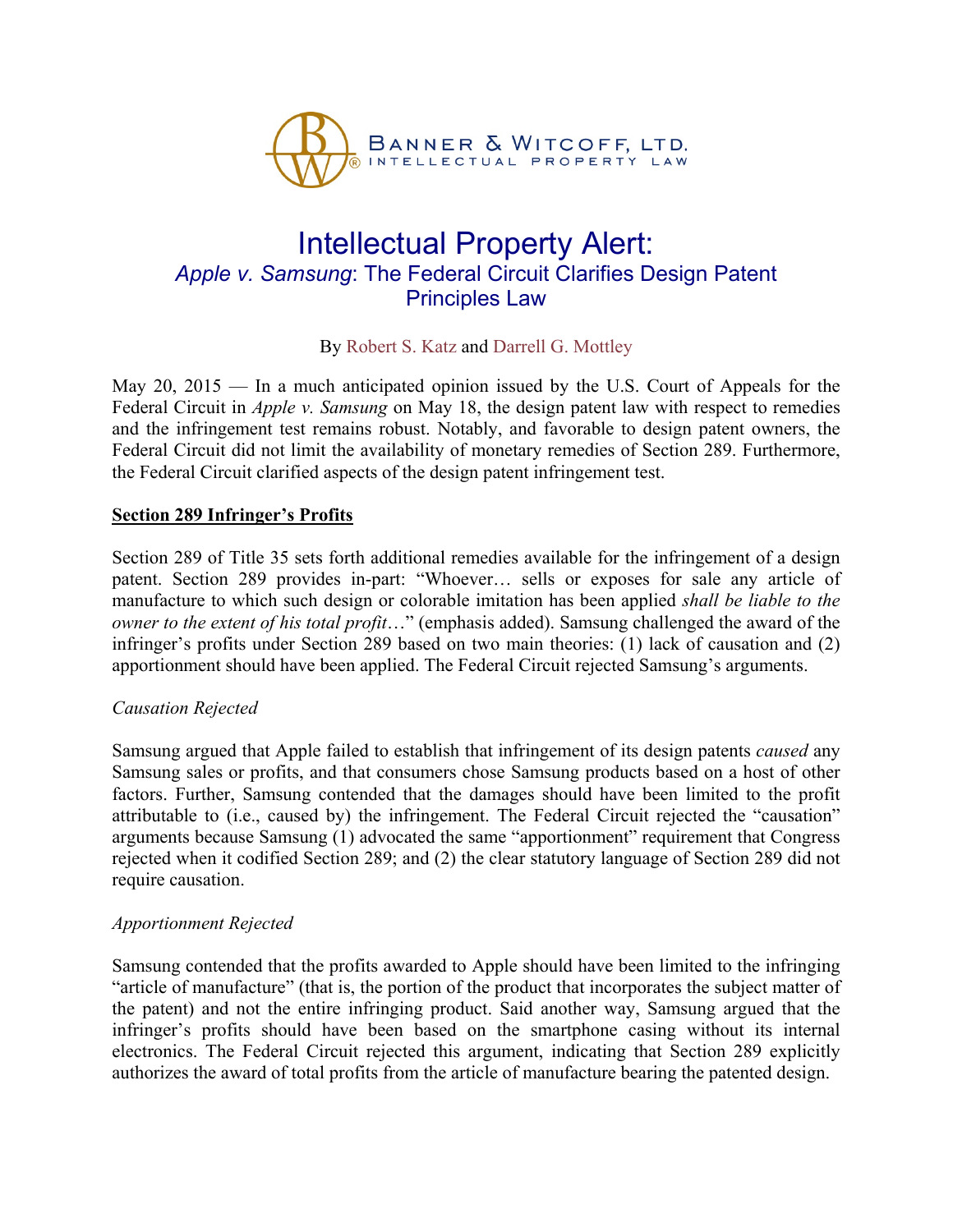Samsung attempted to support its argument by comparing its situation to a Second Circuit decision that allowed an award of the infringer's profits from the patented design of a *piano case*  but *not* from the sale of *the entire piano. Bush & Lane Piano Co. v. Becker Bros*., 222 F. 902, 903 (2d Cir. 1915). In addressing the *Bush & Lane* case, the Federal Circuit noted that that decision was fact-specific, and in those facts, purchasers would select and purchase piano cases separately from the pianos. The Federal Circuit opined this case was not similar to the facts at hand because the innards of Samsung's smartphones were not sold separately from their casing as distinct articles of manufacture. Therefore, the Federal Circuit held that the district court was not required to limit the infringer's profits as argued by Samsung.

## **Design Patent Infringement Test**

Samsung raised three central theories contending that erroneous jury instructions warranted reversing the infringement finding  $-$  (1) functionality, (2) actual deception, and (3) comparison to the prior art. The Federal Circuit found none of these arguments persuasive.

## *Functionality*

Samsung contended that the district court erred in failing to exclude the functional aspects of the design patents either in the claim construction or elsewhere in the infringement jury instructions. Specifically, Samsung contended that the district court should have excluded elements in their entirety that are "'dictated by their functional purpose,' or cover the 'structural . . . aspects of the article.'" For example, Samsung contended that rectangular form and rounded corners are among such elements that should have been ignored in the infringement analysis. Samsung based this argument on the Federal Circuit's *Richardson* decision. *Richardson v. Stanley Works, Inc*., 597 F.3d 1288 (Fed. Cir. 2010).

The Federal Circuit found that *Richardson* did not support Samsung's position for eliminating functional or structural aspects from the claim scope of design patents. The Federal Circuit noted that the application of claim construction in *Richardson* to elements "dictated by their functional purpose" was due to a reflection of the facts there; and it did not establish a rule to eliminate entire elements from the claim scope. The Federal Circuit held that Samsung, therefore, failed to show prejudicial error in the jury instructions.

## *Actual Deception and Prior Art*

Samsung contended that the infringement jury instructions were erroneous for (1) stating that actual consumer deception was not required, and (2) for providing guidelines in considering prior art, rather than requiring consideration of prior art. The Federal Circuit disagreed with Samsung on both points. Regarding actual deception, the Federal Circuit observed that the jury instruction simply clarified that actual deception was not required for a finding of design patent infringement, and such was an accurate reflection of the ordinary observer test set forth in *Gorham Co. v. White*, 81 U.S. 511, 528 (1872). Regarding the role of prior art, the Federal Circuit noted the jury instruction expressly required that each juror "must" consider the prior art admitted at trial in accordance with *Egyptian Goddess v. Swisa, Inc*. 543 F.3d 665,678 (Fed. Cir.